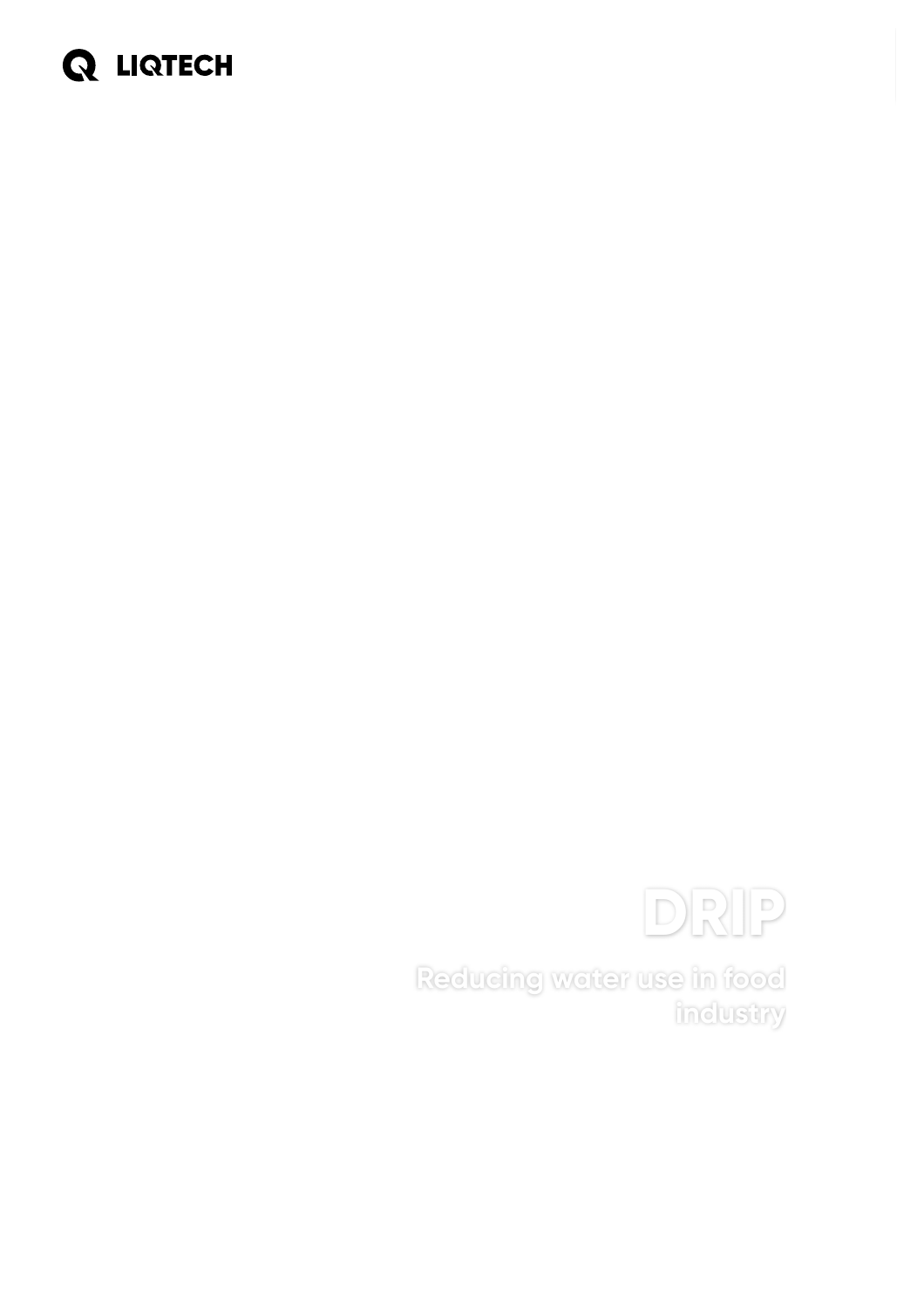

### **DRIP**

**By 2025, the most competitive water-consuming industries are those that apply a "water-fit-for-purpose" concept. They are heading towards highly ecient use of water, e.g., closed-loop solutions, supported by front-runner technology providers with the required level of food quality and safety and following environmental regulations.**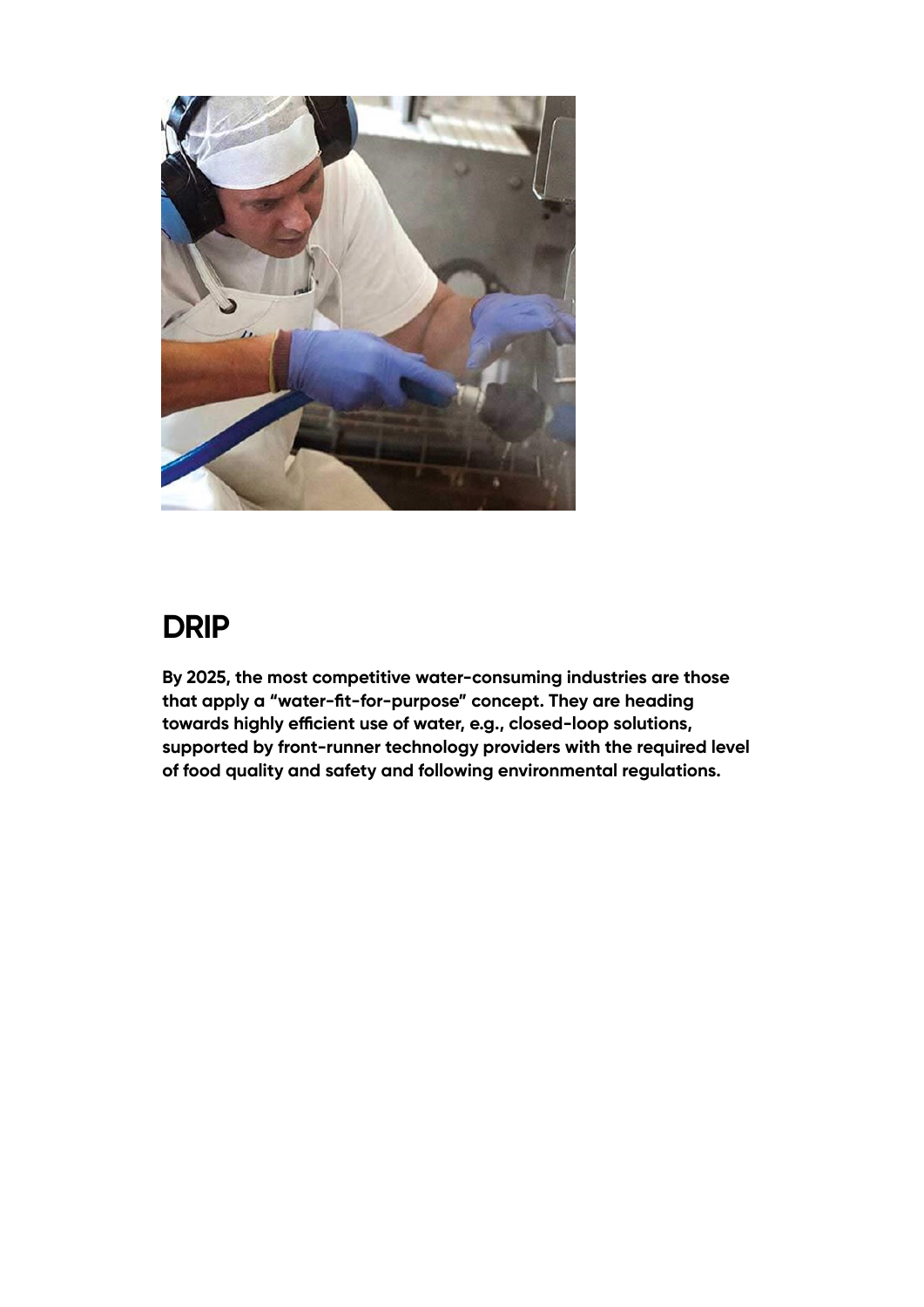LiqTech is teamed up with some of Denmark's most prominent water companies and knowledge institutes to reduce water use in the food industry.

**DRIP** – Danish partnership for Resource and water-efficient Industrial Food  $Production - is a public / private partnership focused on water efficiency in the$ food industry, one of the largest water-consuming industries in Denmark and globally.

The partnership's ambition is to produce more with less water. DRIP will reduce the water consumption of leading Danish food producers by developing new sustainable water and production technology solutions and concepts.

The ambition is to use significantly less drinking water quality and increasingly use recycled water without compromising product quality and food safety. The developed technologies and solutions will be tested in pilot or full-scale under production conditions. The goal is a reduction in water consumption of 15 – 30 %.

Once the technologies are developed, the ambition is to create new export successes for the Danish technology and knowledge providers in the water area while at the same time the competitiveness of the food producers should be improved.

The partnership consists of several food companies and technology providers, three universities, and two GTS institutes (research and technology organizations).

The Danish Veterinary and Food Administration, Environmental Protection Agency, and Nature Agency are associated partners. The partnership was launched on March 1, 2015, under the INNO+ societal partnership framework with an investment of DKK 50m from Innovation Fund Denmark and DKK 48m from the partners.

DRIP partnership aims to develop new sustainable water and production technology solutions that can reduce water consumption in industrial food production by 15-30%.

#### **Participants**

Danmarks Tekniske Universitet, Alfa Laval A/S, Ultraaqua A/S, Siemens A/S, Arla Foods amba, Carlsberg Danmark A/S, TripleNine A/S, Landbrug & Fødevarer, Teknologisk Institut, Københavns Universitet, Copenhagen Business School, DSS A/S, Aquaporin A/S, Liqtech International A/S, Cabinplant A/S and HK Scan  $A/S.$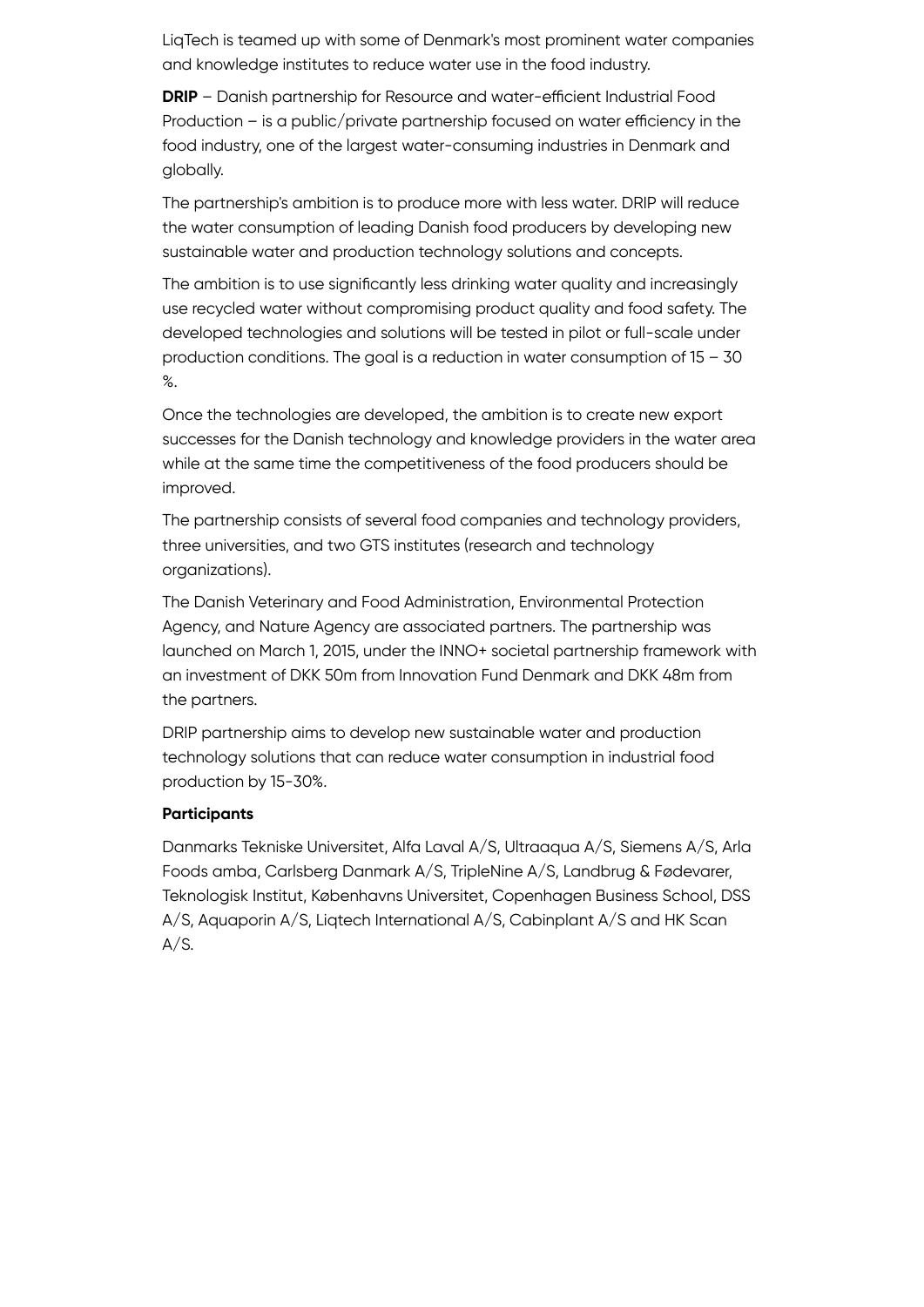

### **Want To Know More?**

**If you want to know more about the DRIP project or any other project, please do not hesitate to contact us.**